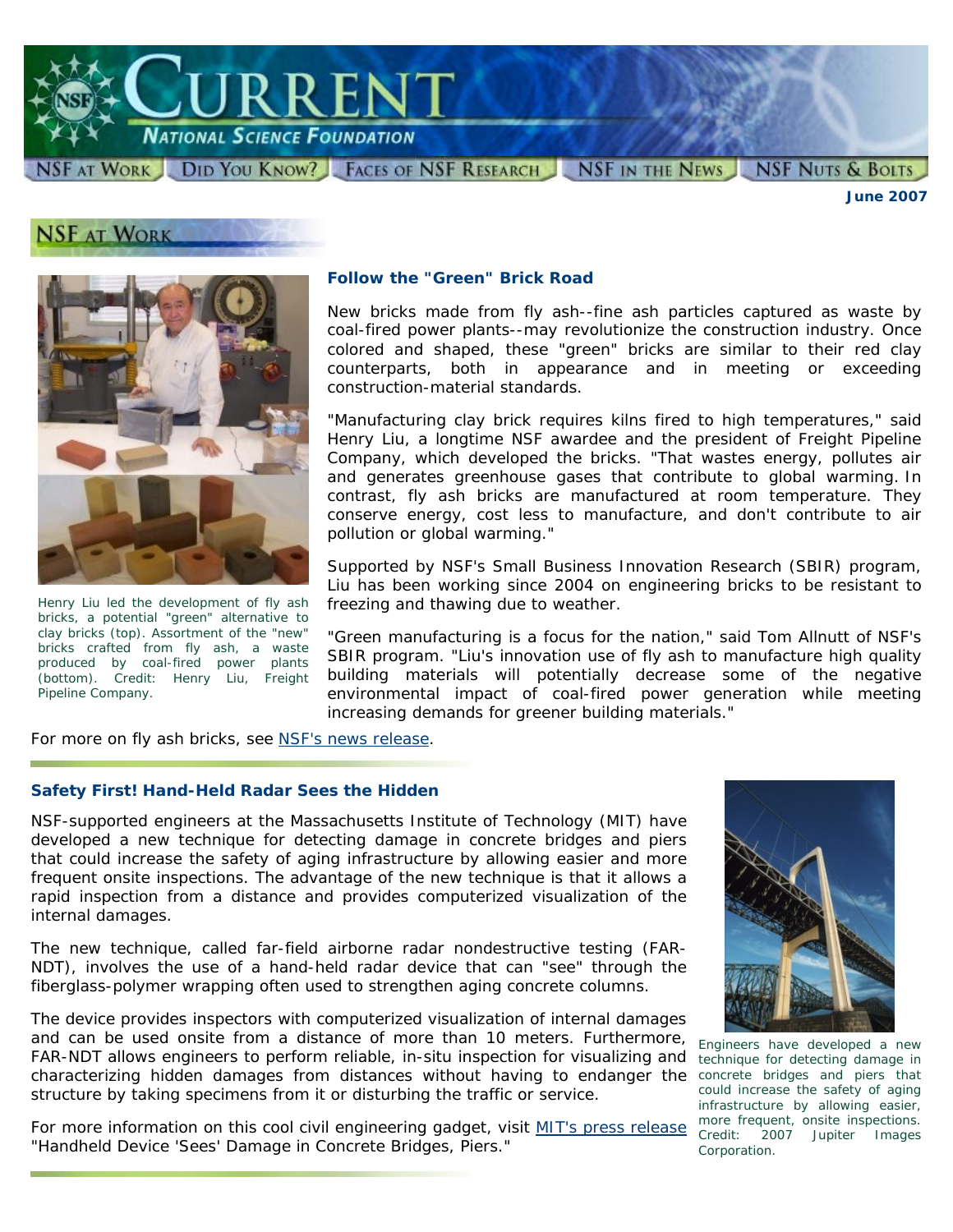#### **Eyeing Hurricanes in Real Time**



*Forecasters will monitor the intensity of land-falling hurricanes every six minutes using a new technique -- Vortex Objective Radar Tracking and Circulation (VORTRAC). Credit: NOAA.* 

In 2004, parts of Florida were caught by surprise when Hurricane Charley suddenly intensified just six hours before hitting the state's southwest coast. This summer, NSF-funded researchers at the National Center for Atmospheric Research (NCAR) and the Naval Research Laboratory (NRL) will experiment with a new technique that could help forecasters determine whether a storm is gathering strength as it nears land. Meteorologists will be able to quickly alert coastal communities if an approaching hurricane suddenly intensifies or weakens.

The technique, Vortex Objective Radar Tracking and Circulation (VORTRAC), relies on the existing network of Doppler radars along the Southeast coast to provide a 3-D view of approaching hurricanes every six minutes. Each individual radar can measure winds blowing toward or away from it, but no single radar could provide a 3-D picture of hurricane winds before now.

For more on this research, see [NCAR/UCAR's press release](http://www.ucar.edu/news/releases/2007/radar.shtml), "New Technique Provides 3-D View of Approaching Hurricanes."

#### **"Nurse Cells" Make Life and Death Decisions for Infection-Fighting Cells**

Thymic nurse cells were given their name because of their intimate relationship with developing T cells, or thymocytes--cells that fight infection. Individual nurse cells can internalize as many as 50 destined-to-die thymocytes into their own cell bodies. Early studies suggested that these thymic nurse cells only "cleaned up" abnormal thymocytes.

NSF-funded researchers recently reported, however, that nurse cells function as more than just storage for non-functioning T cells. They also have the capacity to help determine which T-cells "live or die" and can take up thymocytes that have been selected to live via positive selection.



*Thymocytes, cells that fight infection, are taken up by thymic "nurse" cells.* 

For more on this research helping us understand immune system function, are laken up by inymic in<br>see [NSF's press release](http://www.nsf.gov/news/news_summ.jsp?cntn_id=109601). see NSF's press release.





#### **...that NSF is the primary supporter of ground-based astronomy?**

In fact, the agency anticipates supporting \$215.11 million of astronomy research in FY 2007.

Recently, NSF astronomy research funding helped support the discovery of 28 planets. The planets were discovered by the California and Carnegie Planet Search and Anglo-Australian Planet Search teams--the world's largest team of planet hunters. Together, these teams have discovered more than half of all known exoplanets.

The teams' latest finding increases the number of known planets outside *The extrasolar planet Gliese 436 b and its* our solar system to 236 and the number of objects discovered by the *star. Credit: Lynette Cook.* team in the past year to 37. For more information, see the [press release](http://www.berkeley.edu/news/media/releases/2007/05/29_exoplanets.shtml)  [from the University of California, Berkeley](http://www.berkeley.edu/news/media/releases/2007/05/29_exoplanets.shtml).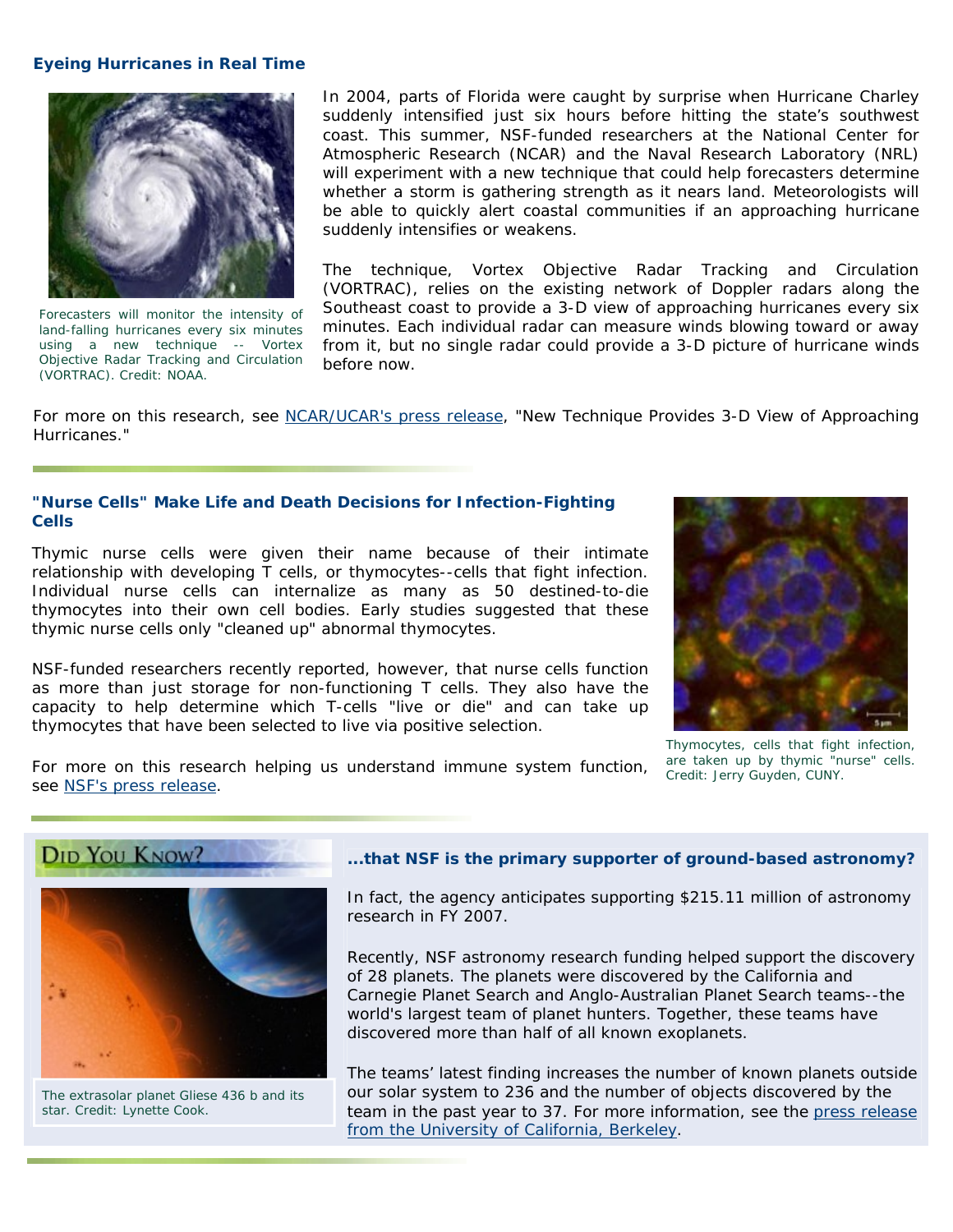### **FACES OF NSF RESEARCH**

#### **Speaking Face to Face: Understanding the Complexity of Audition and Speech**

Speech is arguably our most valuable social skill. Yet, perceiving speech and language requires intricate neural pathways to decode, interpret, and perceive information. Currently, NSF-supported researcher Josef Rauschecker of Georgetown University is studying speech perception in mammals. By using non-invasive techniques in primates, he has discovered that different areas of the brain process distinct sounds. He is "mapping" how different sound information travels through the nervous system to the brain, and which cortical regions, or areas of the brain, interpret and process distinctive sounds. His work will give more insight into the organizational principles of higher auditory pathways in humans as well as the organizational structure of the brain.



Another NSF-supported researcher, Dr. Lisa Davidson, studies the production of unfamiliar sounds. She studies why non-native speakers have trouble eliminating their native accent when learning a new language. Her research suggests that coordination and timing are language-specific. Hence, non-native learners have difficulty producing sounds such as the "vl" in the German pickle brand, "Vlasic," which sounds more like "Velasic" in nonnative speakers.

According to a recent NSF report, "not only must speakers learn which sounds can be combined into sequences, but they must also learn how such sequences are temporally coordinated." Davidson will be using acoustic recordings and ultrasound imaging of tongue movements to investigate why foreign language learners have difficulty pronouncing words like a native.

## **NSF IN THE NEWS**

[Science Teacher Awarded Scholarship for Graduate Work](http://www.rapidcityjournal.com/articles/2007/06/14/news/local/doc4670c8a35a874801575850.txt) -- *Rapid City Journal (06/13/07)* -- The National Science Foundation is funding the Life Sciences for a Global Community program at Washington University in St. Louis. The program will provide up to 100 teachers with scholarships to pursue degrees intended to boost secondary biology education.

[Investing in Education](http://www.dunnconnect.com/articles/2007/06/13/news/news04.txt) -- *Dunn County News (06/13/07)* -- The new Innovation Agenda bills that passed through the House last week will boost funding for the NSF, which in turn will benefit university research efforts. To help achieve the goal of producing more engineers, the Innovation Agenda will provide enhanced scholarship opportunities to educate an additional 25,000 K-12 math and science teachers.

[Higher Pay Urged to Fight Dearth of Math and Science Teachers](http://www.washingtonpost.com/wp-dyn/content/article/2007/06/11/AR2007061102110.html) -- *Washington Post (06/12/07)* -- The Business-Higher Education Forum has released a report urging higher starting salaries and increased teacher training to draw math and science teachers to the U.S. education system. The release of the report coincides with the debate over the NSF budget.

[Powershift](http://www.gcn.com/blogs/tech/44443.html) -- *Government Computer News (06/09/07)* -- With the help of funding from NSF, researchers at MIT have come up with a way to transmit power wirelessly. The researchers reported that they had transmitted 60 watts over a distance of two meters with 40 percent efficiency. The trick? Something called magnetically-coupled resonance.